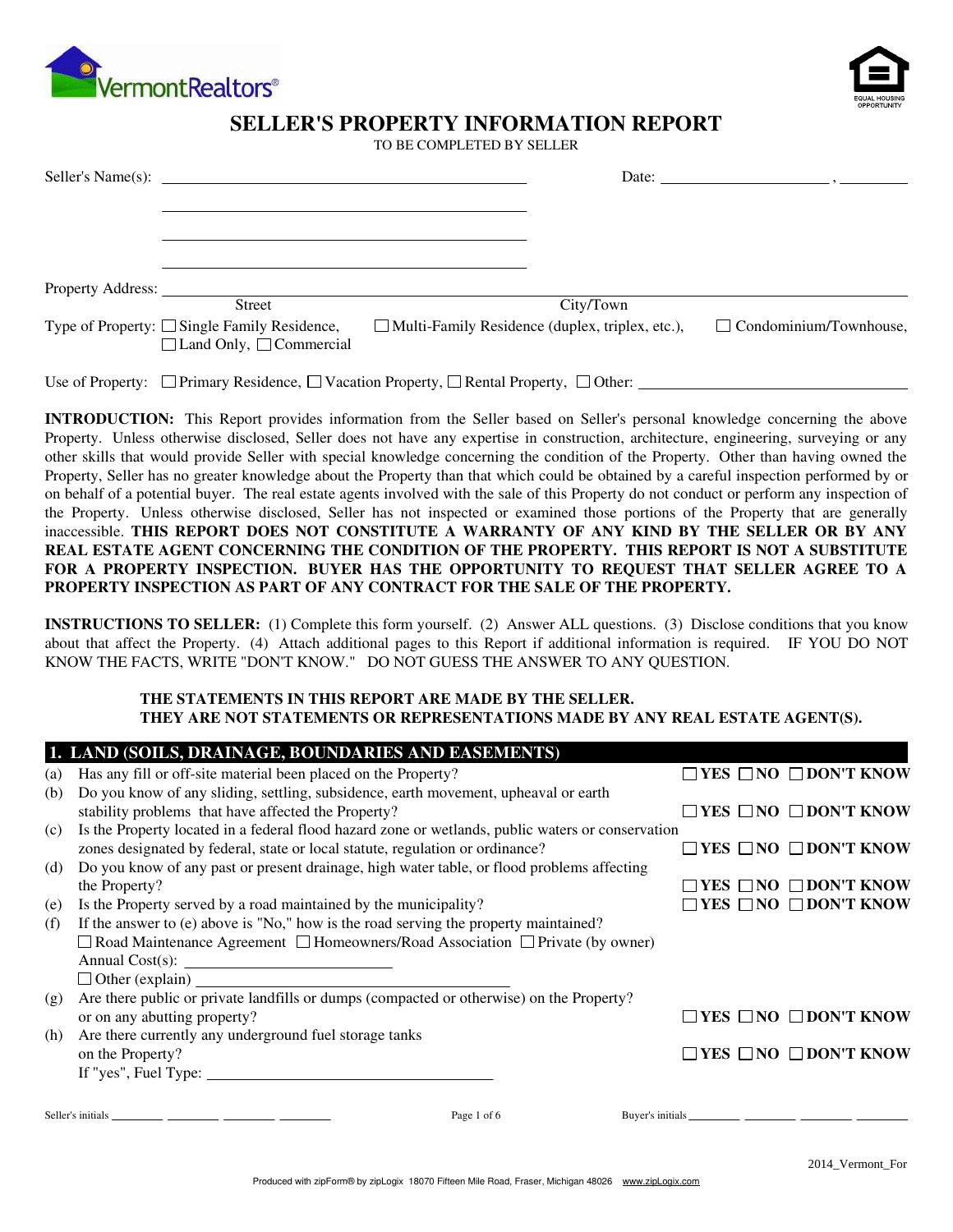| (i) | Have there been any underground fuel storage tanks on the Property in the past?                                                                                                                                                                                                                                                                                                                                                                                                                                                                                                            | $\Box$ YES $\Box$ NO $\Box$ DON'T KNOW                                              |
|-----|--------------------------------------------------------------------------------------------------------------------------------------------------------------------------------------------------------------------------------------------------------------------------------------------------------------------------------------------------------------------------------------------------------------------------------------------------------------------------------------------------------------------------------------------------------------------------------------------|-------------------------------------------------------------------------------------|
|     | If yes, have they been removed?                                                                                                                                                                                                                                                                                                                                                                                                                                                                                                                                                            | $\Box$ YES $\Box$ NO $\Box$ DON'T KNOW                                              |
| (j) | Do you know the location of the boundary lines of the Property?                                                                                                                                                                                                                                                                                                                                                                                                                                                                                                                            | $\Box$ YES $\Box$ NO $\Box$ DON'T KNOW                                              |
| (k) | Are the boundary lines of the Property marked in any way?                                                                                                                                                                                                                                                                                                                                                                                                                                                                                                                                  | $\Box$ YES $\Box$ NO $\Box$ DON'T KNOW                                              |
|     | If yes, how are they marked?                                                                                                                                                                                                                                                                                                                                                                                                                                                                                                                                                               |                                                                                     |
| (1) | Has the Property been surveyed?                                                                                                                                                                                                                                                                                                                                                                                                                                                                                                                                                            | $\Box$ YES $\Box$ NO $\Box$ DON'T KNOW                                              |
|     |                                                                                                                                                                                                                                                                                                                                                                                                                                                                                                                                                                                            |                                                                                     |
| (m) | Is a copy of the survey available?                                                                                                                                                                                                                                                                                                                                                                                                                                                                                                                                                         | $\Box$ YES $\Box$ NO $\Box$ DON'T KNOW                                              |
| (n) | Are there any easements or rights of way affecting the Property?                                                                                                                                                                                                                                                                                                                                                                                                                                                                                                                           | $\Box$ YES $\Box$ NO $\Box$ DON'T KNOW                                              |
| (o) | Are there any boundary line disputes, claims of adverse possession, encroachments,                                                                                                                                                                                                                                                                                                                                                                                                                                                                                                         |                                                                                     |
|     | shared driveways, party walls or zoning set back violations affecting the Property?                                                                                                                                                                                                                                                                                                                                                                                                                                                                                                        | $\Box$ YES $\Box$ NO $\Box$ DON'T KNOW                                              |
|     |                                                                                                                                                                                                                                                                                                                                                                                                                                                                                                                                                                                            |                                                                                     |
|     | 2. MECHANICAL, ELECTRICAL, APPLIANCES & OTHER SYSTEMS<br>HEATING/AIR CONDITIONING/HOT WATER SYSTEMS<br>(a) Heating System: □ Base Board □ Hot Air □ Radiant □ Other (explain) _______ Age of Furnace/Boiler _____ □ Don't Know<br>Fuel Type: □ Oil □ Natural Gas □ Propane □ Electric □ Wood □ Wood Pellet □ Coal □ Solar □ Geothermal                                                                                                                                                                                                                                                     |                                                                                     |
|     | $\Box$ Other (explain) $\Box$                                                                                                                                                                                                                                                                                                                                                                                                                                                                                                                                                              | (Check all that apply). Annual Fuel Usage:                                          |
|     |                                                                                                                                                                                                                                                                                                                                                                                                                                                                                                                                                                                            |                                                                                     |
|     | Fuel consumption may vary by user, number of occupants and weather conditions                                                                                                                                                                                                                                                                                                                                                                                                                                                                                                              |                                                                                     |
|     | Hot Water Tank is: □ Owned □ Rented. If rented, from whom _______________. Monthly rental fee: \$<br>(d) Alternative Energy System(s): □ Solar □ Wind □ Hydroelectric □ Geothermal □ Unknown (Check all that apply). Energy<br>returned to grid: $\Box$ Yes $\Box$ No<br>(e) Electrical System: Electrical service panel has: □ Fuses □ Circuit Breakers □ Other (explain) ________<br>Main Breaker Amperes ________________ Amps __ Don't Know<br>(f) Are you aware of any problems or conditions that affect any of the above systems? $\Box$ Yes $\Box$ No If "yes", explain in detail: |                                                                                     |
|     | Annual electricity usage: $\frac{1}{2}$ Electric utility provider: Property used $\Box$ Full Time $\Box$ Seasonally                                                                                                                                                                                                                                                                                                                                                                                                                                                                        |                                                                                     |
|     | Electricity consumption may vary by user, number of occupants, number of appliances and weather conditions                                                                                                                                                                                                                                                                                                                                                                                                                                                                                 |                                                                                     |
|     | <b>TELEPHONE / INTERNET / TELEVISION</b>                                                                                                                                                                                                                                                                                                                                                                                                                                                                                                                                                   |                                                                                     |
|     | (g) Is landline telephone service present at the Property? $\Box$ Yes $\Box$ No If "yes", current provider:                                                                                                                                                                                                                                                                                                                                                                                                                                                                                |                                                                                     |
|     |                                                                                                                                                                                                                                                                                                                                                                                                                                                                                                                                                                                            |                                                                                     |
|     |                                                                                                                                                                                                                                                                                                                                                                                                                                                                                                                                                                                            |                                                                                     |
|     | If "yes", service is: $\Box$ Dial Up $\Box$ Broadband $\Box$ Cable $\Box$ Satellite $\Box$ DSL                                                                                                                                                                                                                                                                                                                                                                                                                                                                                             |                                                                                     |
|     | (j) Is television service present at the Property? $\Box$ Yes $\Box$ No If "yes", current provider:                                                                                                                                                                                                                                                                                                                                                                                                                                                                                        |                                                                                     |
|     | If "yes", source is: $\Box$ Antenna $\Box$ Cable $\Box$ Satellite $\Box$ DSL                                                                                                                                                                                                                                                                                                                                                                                                                                                                                                               |                                                                                     |
|     | (k) OTHER EQUIPMENT AND APPLIANCES INCLUDED IN SALE                                                                                                                                                                                                                                                                                                                                                                                                                                                                                                                                        |                                                                                     |
|     | Check the items that will be included in the sale of the Property:                                                                                                                                                                                                                                                                                                                                                                                                                                                                                                                         |                                                                                     |
|     | □ Electric Garage Door Opener - Number of Transmitters _______                                                                                                                                                                                                                                                                                                                                                                                                                                                                                                                             | $\Box$ Security Alarm System $\Box$ Owned $\Box$ Leased $\Box$ Humidifier           |
|     | $\Box$ Dehumidifier $\Box$ Lawn Sprinklers $\Box$ Automatic Timer                                                                                                                                                                                                                                                                                                                                                                                                                                                                                                                          | □ Smoke Detectors - How Many? □ □ Swimming Pool                                     |
|     | $\Box$ Spa/Hot Tub $\Box$ Pool/Spa Equipment (list):<br>$\Box$ Pool Heater                                                                                                                                                                                                                                                                                                                                                                                                                                                                                                                 |                                                                                     |
|     | $\Box$ Stove $\Box$ Microwave Oven $\Box$ Washer<br>$\Box$ Refrigerator                                                                                                                                                                                                                                                                                                                                                                                                                                                                                                                    | $\Box$ Dryer $\Box$ Dishwasher $\hfill \Box$ Trash Compactor $\hfill \Box$ Intercom |
|     | $\Box$ Sump Pump $\Box$ Well Pump $\Box$ Central Vacuum $\Box$ Freezer<br>$\Box$ Ceiling Fans                                                                                                                                                                                                                                                                                                                                                                                                                                                                                              | $\Box$ Satellite Dish<br>$\Box$ Woodstove                                           |
|     | $\Box$ Indoor/Outdoor Grill $\Box$ Garbage Disposal $\Box$ Hood/Fan<br>$\Box$ Whirlpool Bath $\Box$ Attic                                                                                                                                                                                                                                                                                                                                                                                                                                                                                  | $\Box$ Window A/C                                                                   |
|     |                                                                                                                                                                                                                                                                                                                                                                                                                                                                                                                                                                                            |                                                                                     |
|     |                                                                                                                                                                                                                                                                                                                                                                                                                                                                                                                                                                                            |                                                                                     |
|     |                                                                                                                                                                                                                                                                                                                                                                                                                                                                                                                                                                                            |                                                                                     |

| Seller's initials |  |  |  |
|-------------------|--|--|--|
|                   |  |  |  |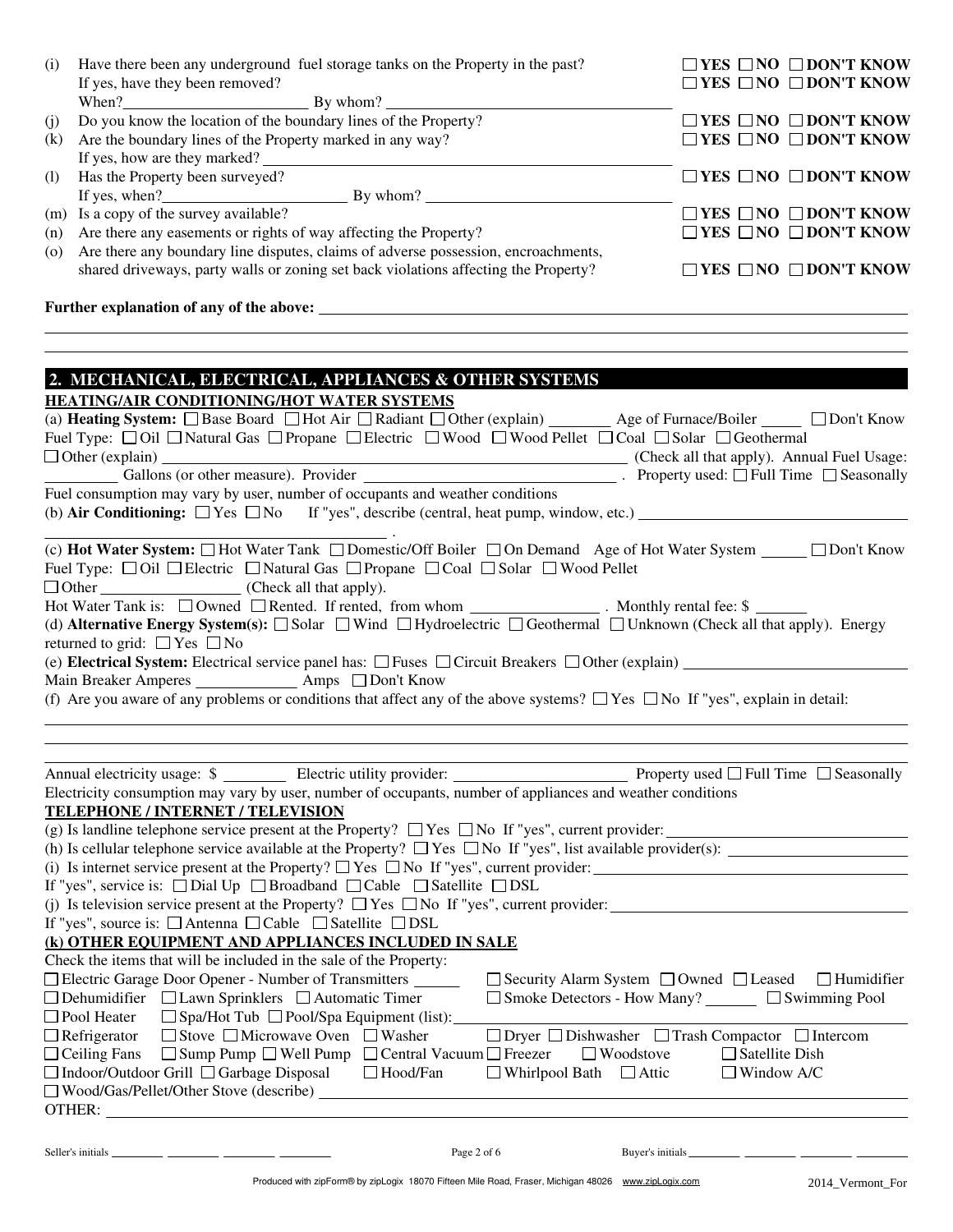Are any of the items that will be included in the sale of the Property in need of repair or replacement?  $\Box$  Yes  $\Box$  No, if "yes," **explain in detail:**

| 3. STRUCTURAL COMPONENTS                                                                                                                                                                                                                |  |                       |                                        |                   |             |
|-----------------------------------------------------------------------------------------------------------------------------------------------------------------------------------------------------------------------------------------|--|-----------------------|----------------------------------------|-------------------|-------------|
| Check any of the following items that have significant defects or malfunctions or that need significant repair:                                                                                                                         |  |                       |                                        |                   |             |
| $\Box$ Foundation $\Box$ Slab $\Box$ Chimney $\Box$ Fireplace                                                                                                                                                                           |  | $\Box$ Interior Walls | $\Box$ Ceilings                        | $\Box$ Floors     |             |
| $\Box$ Windows $\Box$ Doors $\Box$ Storms/Screens $\Box$ Exterior Walls $\Box$ Driveway $\Box$ Sidewalks                                                                                                                                |  |                       |                                        | $\Box$ Pool       | $\Box$ Roof |
|                                                                                                                                                                                                                                         |  |                       |                                        |                   |             |
| If any of the above items are checked, describe the defect, malfunction or item(s) that need significant repair:                                                                                                                        |  |                       |                                        |                   |             |
| Has there been significant damage to the Property or any of the structures from fire, wind, floods, earth movements or landslides?<br>$\Box$ Yes $\Box$ No $\Box$ Don't Know If "yes", explain in detail, including any repairs: $\Box$ |  |                       |                                        |                   |             |
| <b>BASEMENT/CELLAR/CRAWL SPACE:</b><br>Has there ever been any water leakage, accumulation of water, dampness or visible mold within the basement, cellar or any crawl space?                                                           |  |                       |                                        |                   |             |
| $\Box$ Yes $\Box$ No, if "yes," explain in detail:                                                                                                                                                                                      |  |                       |                                        |                   |             |
| Have there been any repairs or other attempts to control any water or dampness within the basement, cellar or crawl space?                                                                                                              |  |                       |                                        |                   |             |
| $\Box$ Yes $\Box$ No $\Box$ Don't Know, if "yes", explain in detail:                                                                                                                                                                    |  |                       |                                        |                   |             |
| Are any of the above recurring problems? $\Box$ Yes $\Box$ No, if "yes", what are the problems and how often have they recurred?                                                                                                        |  |                       |                                        |                   |             |
| Has paint containing lead been used on the Property?<br>Approximate age of roof?                                                                                                                                                        |  |                       | $\Box$ YES $\Box$ NO $\Box$ DON'T KNOW | $\Box$ DON'T KNOW |             |
| Has the roof ever leaked since you have owned the Property?                                                                                                                                                                             |  |                       | $\Box$ YES $\Box$ NO $\Box$ DON'T KNOW |                   |             |
| If "yes", explain: $\qquad \qquad$                                                                                                                                                                                                      |  |                       |                                        |                   |             |
| Has the roof been replaced or repaired since you have owned the Property?<br>If "yes," when? $\frac{1}{\sqrt{1-\frac{1}{2}}\sqrt{1-\frac{1}{2}}\sqrt{1-\frac{1}{2}}\sqrt{1-\frac{1}{2}}}}$                                              |  |                       | $\Box$ YES $\Box$ NO $\Box$ DON'T KNOW |                   |             |
| Are there any current problems with the roof?                                                                                                                                                                                           |  |                       | $\Box$ YES $\Box$ NO $\Box$ DON'T KNOW |                   |             |

Are there any current problems with the roof? If "yes," explain:

# **4. WATER SUPPLY**

Special Notice: Water supplies, especially those that are not public or municipal supplies, are affected by many conditions about which Seller may have no knowledge or have any ability to control. These water supply systems can change, deteriorate or fail, often with no warning signs. *Seller makes no warranty or representation whatsoever that the water supply, including quality or quantity, will operate or continue to function for any period of time.* **Inspection of these systems by a qualified inspector is strongly recommended.**

**As required by law, any seller with a potable water supply that is not served by a public water system shall provide the Purchaser with an informational brochure developed by the Vermont Department of Health regarding Testing Water from Private Water Supplies within 72 hours of the execution of a contract for the purchase of the Property.**

#### **TYPE OF WATER SYSTEM:**

| The Property is connected to and serviced by (check all applicable boxes):                                                                       |  |  |  |  |
|--------------------------------------------------------------------------------------------------------------------------------------------------|--|--|--|--|
| $\Box$ Public or Municipal $\Box$ Community $\Box$ Private $\Box$ Shared                                                                         |  |  |  |  |
| $\Box$ On-site $\Box$ Off-site $\Box$ Drilled Well $\Box$ Dug Well $\Box$ Spring $\Box$ Lake/Pond $\Box$ Lake Well $\Box$ None $\Box$ Don't know |  |  |  |  |
| Water System Features: $\Box$ Cistern/Reservoir/Holding Tank $\Box$ Water Softener/Conditioner $\Box$ Reverse Osmosis $\Box$ Infrared Light      |  |  |  |  |
| $\Box$ Ultraviolet $\Box$ Other: $\Box$ $\Box$ None $\Box$ Don't know                                                                            |  |  |  |  |
| Water Pipes are: $\Box$ Copper $\Box$ Galvanized Metal $\Box$ Lead $\Box$ PVC (Plastic) $\Box$ Combination $\Box$ Don't know                     |  |  |  |  |
|                                                                                                                                                  |  |  |  |  |
| Gallons Per Minute (at time of report): Date of driller's report:                                                                                |  |  |  |  |
|                                                                                                                                                  |  |  |  |  |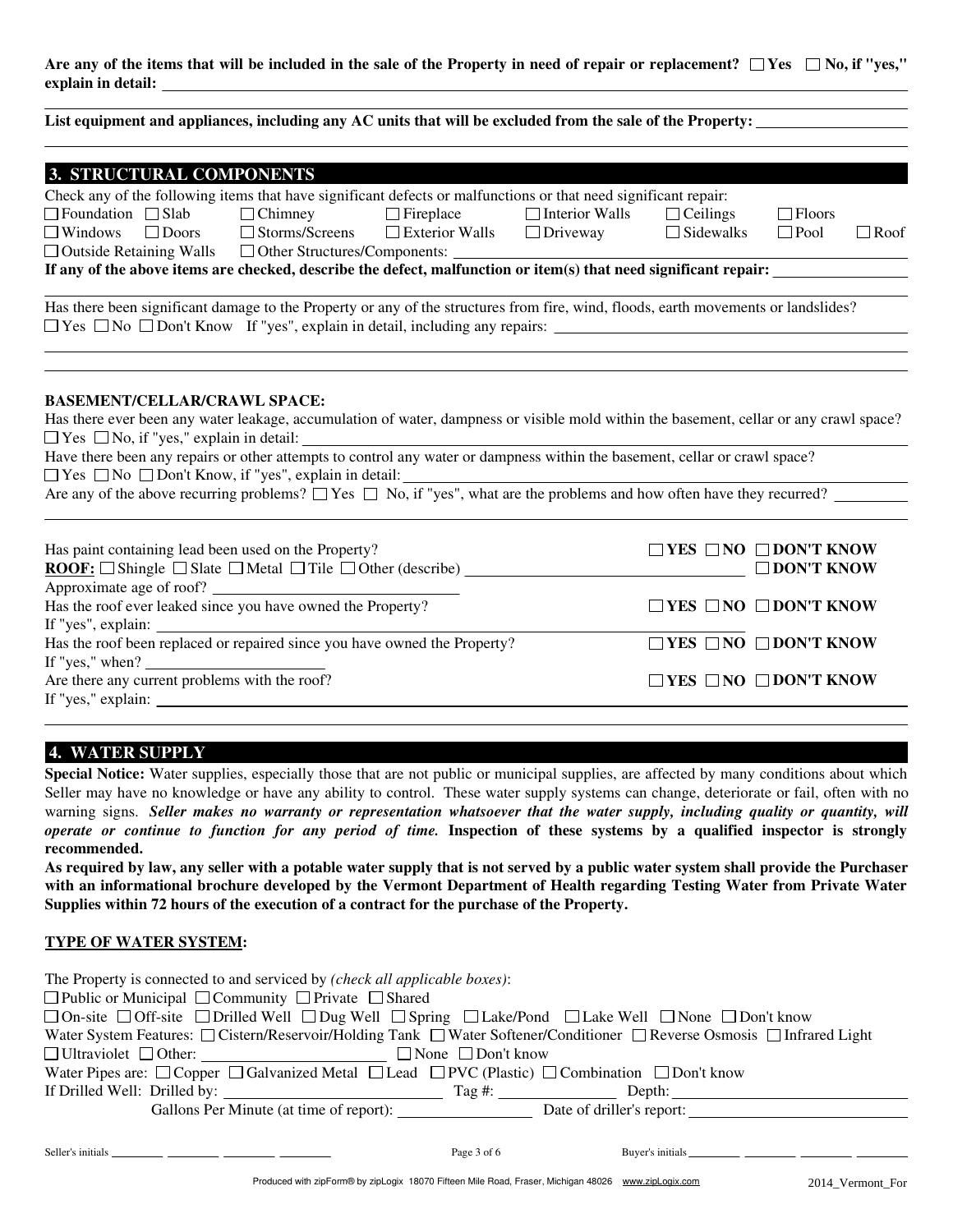## **CONDITION OF WATER AND WATER SYSTEM**

| Has the water been tested for coliform bacteria?                                                                                                                                                                               |  |  |  |  |  |  |
|--------------------------------------------------------------------------------------------------------------------------------------------------------------------------------------------------------------------------------|--|--|--|--|--|--|
| $\Box$ Yes $\Box$ No $\Box$ Don't Know If "yes," when?                                                                                                                                                                         |  |  |  |  |  |  |
| By whom? Nesults: Nesults: Nesults: Nesults: Nesults: Nesults: Nesults: Nesults: Nesults: Nesults: Nesults: Nesults: Nesults: Nesults: Nesults: Nesults: Nesults: Nesults: Nesults: Nesults: Nesults: Nesults: Nesults: Nesult |  |  |  |  |  |  |
| Has any other water quality or water chemistry testing been done? $\Box$ Yes $\Box$ No $\Box$ Don't Know If "yes," when?                                                                                                       |  |  |  |  |  |  |
|                                                                                                                                                                                                                                |  |  |  |  |  |  |
|                                                                                                                                                                                                                                |  |  |  |  |  |  |
| Are you aware of low water pressure in your water system? $\Box$ Yes $\Box$ No                                                                                                                                                 |  |  |  |  |  |  |
| Has your water supply ever run out or run low? $\Box$ Yes $\Box$ No If "yes", describe $\Box$                                                                                                                                  |  |  |  |  |  |  |
| Describe in detail any other problems you have had with your water system, including water quality or quantity:                                                                                                                |  |  |  |  |  |  |
| Does the water have any odor, bad taste, cloudiness or discoloration? $\Box$ Yes $\Box$ No If "yes", describe in detail:                                                                                                       |  |  |  |  |  |  |
|                                                                                                                                                                                                                                |  |  |  |  |  |  |
|                                                                                                                                                                                                                                |  |  |  |  |  |  |
| 5. SEWER/SEPTIC WASTEWATER SYSTEM                                                                                                                                                                                              |  |  |  |  |  |  |

#### **Special Notice:** Sewer septic and wastewater systems that are not public or municipal systems are not designed to perform indefinitely and are affected by many conditions about which Seller may have no knowledge or have any ability to control. In addition, the useful life of these systems is affected by the amount and type of use, soil conditions, maintenance, the inherent design of these systems and many other factors.

## *Seller makes no warranty or representation whatsoever that these systems will operate or continue to function for any period of time.* **Inspection of these systems by a qualified inspector is recommended. State and local permits may be required for sewer, septic and wastewater systems.**

#### **TYPE OF SYSTEM:**

| The Property is connected to and serviced by (check appropriate boxes):                                                     |                    |  |  |  |
|-----------------------------------------------------------------------------------------------------------------------------|--------------------|--|--|--|
| $\Box$ Public or Municipal Sewer System $\Box$ On-site septic/wastewater system<br>$\Box$ Off-site septic/wastewater system | $\Box$ Septic Tank |  |  |  |
| $\Box$ New or Alternate Technology (explain technology) $\Box$<br>$\Box$ Holding Tanks                                      |                    |  |  |  |
| $\Box$ Cesspool $\Box$ Sewage Pump $\Box$ Dry Well $\Box$ Conventional disposal area $\Box$ Mound System disposal area      |                    |  |  |  |
| $\Box$ At Grade $\Box$ Other $\Box$ Don't know If other, please explain:                                                    |                    |  |  |  |
|                                                                                                                             |                    |  |  |  |
| <b>CONDITION OF SYSTEM:</b>                                                                                                 |                    |  |  |  |
| If other than public or municipal sewer/wastewater system, answer the following: Date system installed?                     |                    |  |  |  |
| Is the system entirely on your Property? $\Box$ Yes $\Box$ No $\Box$ Don't Know. If "no", where is it?                      |                    |  |  |  |
| Has the system been repaired since you have owned the Property? $\Box$ Yes $\Box$ No If "yes", when?                        |                    |  |  |  |
| What was done:                                                                                                              |                    |  |  |  |
| By whom?                                                                                                                    |                    |  |  |  |
| Type of septic tank: $\Box$ Concrete $\Box$ Metal $\Box$ Fiberglass $\Box$ Other (describe) $\Box$ $\Box$ Don't Know        |                    |  |  |  |
| Septic tank capacity (in gallons)<br>$\Box$ Don't Know                                                                      |                    |  |  |  |
| Date Septic Tank Last Inspected? $\Box$ Don't Know Reports of last inspection/pumping attached $\Box$ Yes $\Box$ No         |                    |  |  |  |
|                                                                                                                             |                    |  |  |  |
|                                                                                                                             |                    |  |  |  |

To your knowledge, is any portion of the system in need of repair or replacement?  $\Box$  Yes  $\Box$  No If "yes," describe in detail:

# **6. ADDITIONAL INFORMATION CONCERNING THE PROPERTY**

| (a) Age of building: Main Bldg. $\qquad \qquad$                                                                                       | Additions to Main Bldg. | Additional Bldgs (a) (b) |  |
|---------------------------------------------------------------------------------------------------------------------------------------|-------------------------|--------------------------|--|
| (b) Is Seller currently occupying the Property? $\Box$ Yes $\Box$ No If "no," how long has it been since Seller occupied?             |                         |                          |  |
| (c) Has Seller built or caused to be built any of the buildings on the Property, or made any additions, modifications, alterations or |                         |                          |  |
| renovations to any building on the Property? $\Box$ Yes $\Box$ No If "yes," please explain:                                           |                         |                          |  |
| (d) If "yes," did you obtain all necessary permits and approvals for such work? $\square$ Yes $\square$ No                            |                         |                          |  |

- (e) Are any property or development rights (e.g. conservation easements to Land Trusts, etc.) owned by others? If "yes", by whom:
- Has Seller received written notice of any violations of local, state or federal laws, building codes and/or zoning ordinances affecting the Property?  $\Box$  Yes  $\Box$  No (f)

Seller's initials Page 4 of 6 Buyer's initials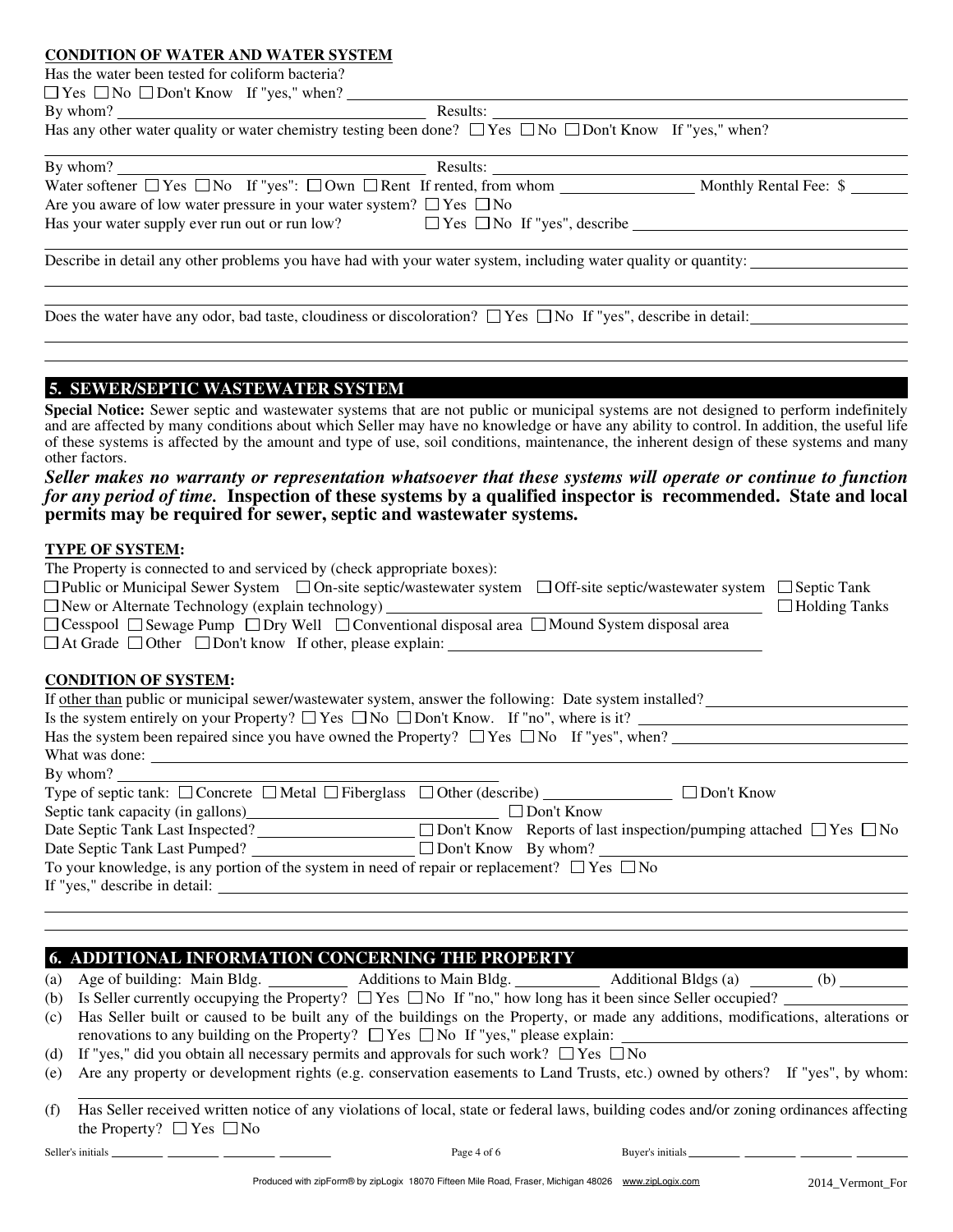- Are there any property tax abatements, land use tax stabilization agreements or other special property tax arrangements applicable (g) to the Property?  $\Box$  Yes  $\Box$  No  $\Box$  Don't Know
- (h) Has Seller received notice that the Property will be reassessed by any taxing authority during the next 12 months?  $\Box$  Yes  $\Box$  No
- (i) Does the Property have Urea-Formaldehyde Foam Insulation?  $\Box$  Yes  $\Box$  No  $\Box$  Don't Know
- (j) Does the Property have Asbestos and/or Asbestos Materials in the siding-walls-plaster-flooring-insulation-heating system?  $\Box$  Yes  $\Box$  No  $\Box$  Don't Know
- (k) Has the Property been tested for Radon Gas?  $\Box$  Yes  $\Box$  No  $\Box$  Don't Know
- (l) If "yes," when?  $\qquad \qquad$  By whom?  $\qquad \qquad$  Results:
- (m) Does the Property have evidence of mold?  $\Box$  Yes  $\Box$  No  $\Box$  Don't Know
- (n) If "yes," what has been done about the mold?
- Are you aware of any off-site conditions in your neighborhood/community that could adversely affect the value or desirability of (o) the Property, such as noise, proposed major new development, relocation or major construction of roads or highways, proposed zoning changes, etc.?  $\Box$  Yes  $\Box$  No
	- If "yes," explain in detail:
- (p) Is there any infestation by pests that affect the property?  $\Box$  Yes  $\Box$  No  $\Box$  Don't Know If "yes", explain:
- Do you have any knowledge of any damage to the Property caused by pests?  $\Box$  Yes  $\Box$  No  $\Box$  Don't Know (q)
- Is the Property currently under warranty or other coverage by a licensed pest control company?  $\Box$  Yes  $\Box$  No  $\Box$  Don't Know (r)
- Do you know of any termite/pest control reports or treatments for the Property in the last five years?  $\Box$  Yes  $\Box$  No  $\Box$  Don't Know (s)
- **Further explanation of answers to any of the above:**  $(t)$

### **7. CONDOMINIUMS SUBDIVISIONS/ HOMEOWNERS' ASSOCIATIONS/ROAD MAINTENANCE AGREEMENTS/ROAD MAINTENANCE ASSOCIATIONS**

- (a) Is the Property part of a condominium or other common interest ownership regime or is it subject to covenants, conditions and restrictions (CC&R's)?  $\Box$  Yes  $\Box$  No  $\Box$  Don't Know If "yes", Condo docs or CC&R's attached?  $\Box$  Yes  $\Box$  No
- (b) Is there any defect, damage, or problem with any common elements or common areas?  $\Box$  Yes  $\Box$  No  $\Box$  Don't Know If "yes", describe below.
- (c) Is there any condition or claim which may result in an increase in assessment or fees?  $\Box$  Yes  $\Box$  No  $\Box$  Don't Know If "yes", describe below.
- (d) Are any required stormwater permits current?  $\Box$  Yes  $\Box$  No  $\Box$  Don't Know
- (e) Are there any homeowners' association or "common area" expenses or assessments affecting the Property?  $\Box$  Yes  $\Box$  No  $\Box$  Don't Know
- (f) Are there presently any outstanding special assessment(s) on the Property?  $\Box$  Yes  $\Box$  No If "yes," amount: \$ Purpose for special assessment(s):
- (g) Are there any anticipated special assessments on the Property:  $\Box$  Yes  $\Box$  No If "yes," anticipated amount: \$

Monthly Quarterly Yearly. Purpose of special assessments:

Years or term remaining on any outstanding special assessments:

- (h) Are there any current actions, disputes or lawsuits pending between the homeowners/condominium owners' association and any other parties?  $\Box$  Yes  $\Box$  No  $\Box$  Don't Know If "yes", describe below.
- (i) Do you know of any violations of local, state, or federal laws or regulations, condominium rules or CC&R's relating to the Property?  $\Box$  Yes  $\Box$  No  $\Box$  Don't Know If "yes", describe below.
- (j) Contact person/manager for condominium/homeowner association: Phone number/e-mail:

**Further explanation of answers to any of the above:**

#### **IS THERE ANYTHING ELSE THAT SHOULD BE DISCLOSED ABOUT THE CONDITION OF THE PROPERTY?**

(In answering this question, you should be guided by what you would want to know about the condition of the Property if you were buying it.)

#### **YES NO DON'T KNOW OF ANYTHING ELSE. If "yes", explain:**

Seller's initials Page 5 of 6 Buyer's initials